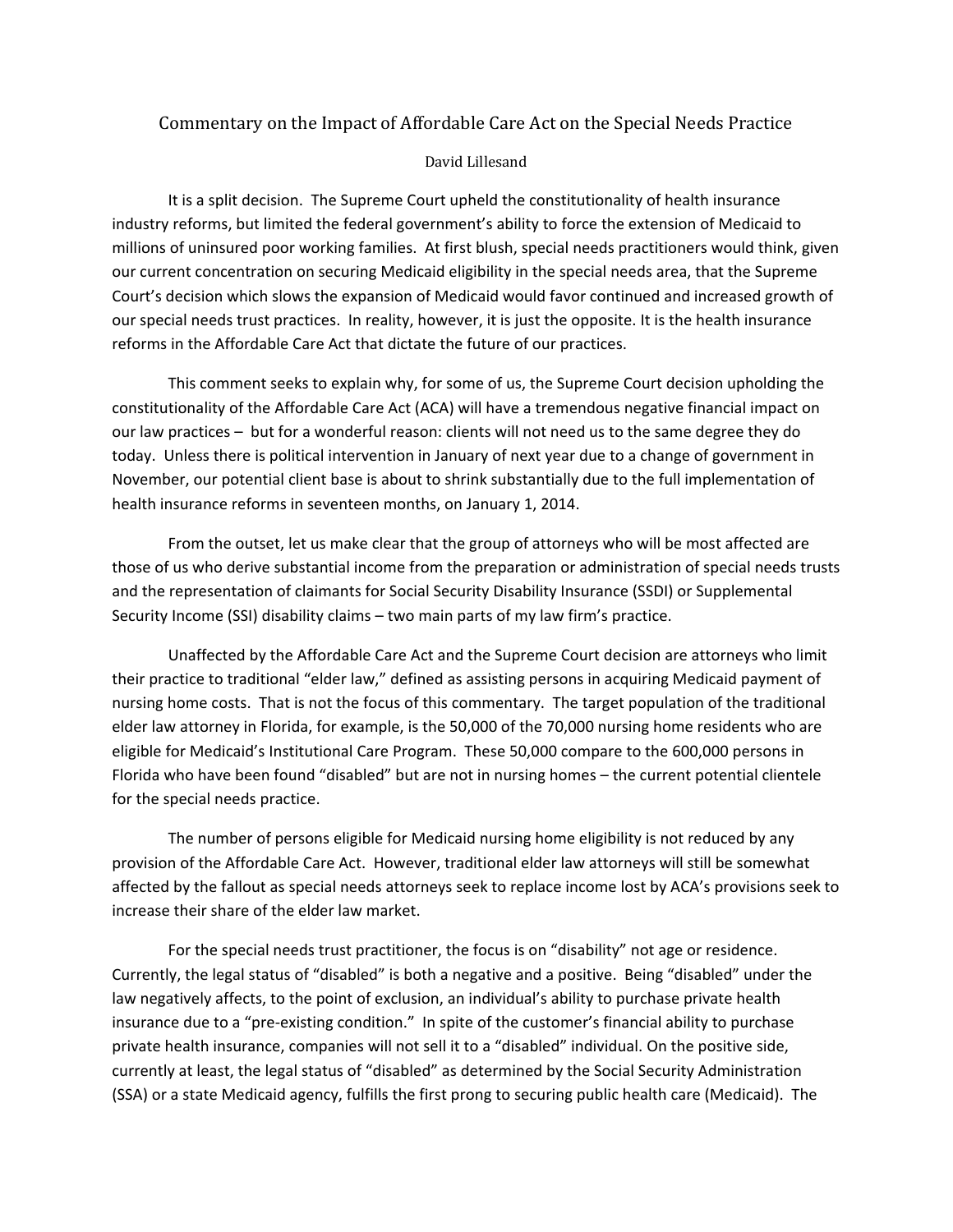second prong, having little income and few assets, is the driving force for the special needs practitioner ‐ helping individuals legally shelter excess resources (those over \$2,000) in the safe harbor of a noncountable Special Needs Trusts.

The Affordable Care Act changes this positive‐negative dynamic because it reforms health insurance industry practices. To the person who has both disabilities and money, the political focus on the "individual mandate" – "I am now required to buy health insurance" – was never a problem. Persons with disabling conditions desperately needed health insurance. And those with funds wanted to buy it. Until ACA came along, their only choice, however, was public insurance through Medicare or Medicaid eligibility, which in turn, in the vast majority of states, required a favorable determination of eligibility for SSDI or SSI disability benefits. One (a finding of disability) triggers the other (health insurance eligibility) and currently provides the only option to secure medical care for millions of persons with disabling conditions who are rejected due to pre‐existing conditions.

Who are "disabled clients with funds?" Generally, they are our typical special needs trust (SNT) clients who suddenly acquire wealth through an inheritance or a personal injury settlement. ACA changes the world for persons with disabilities and funds who will now have a choice between public or private health insurance. For significant financial as well as health reasons, we believe that private health insurance, not Medicaid, will be soup d'jour for the vast majority of SNT clients for the reasons we outline below.

Is the lack of Medicaid expansion critical to our SNT clients? Although Medicaid may or may not be expanded to the working poor in a particular state, what is nationally significant and uniform under the Act and the Supreme Court's decision, are the health insurance industry reforms that open private insurance to our disabled clients with funds. The industry reforms apply to all states and do not require state approval.

News reports that some conservative governors will not extend ACA provisions to their state is limited to the second prong of the Supreme Court decision, a state's right to reject Medicaid expansion to the working poor. But Medicaid expansion is irrelevant to our SNT clients since they will be no longer a captive of the Medicaid system. Due to the first prong of the Supreme Court decision, the constitutionality of health insurance industry reforms, our nouveau riche potential SNT clients will benefit from the Affordable Care Act.

The most obvious and significant industry reform important to our SNT clients is the elimination of pre‐existing conditions as a bar to purchasing private health insurance. However, ACA also eliminates annual or lifetime caps, rescission of insurance policies, non‐renewability, and higher premium costs for persons with pre‐existing conditions. For individuals with significant medical problems, elimination of cost-containment ceilings is just as important as access to the door of private medical care. It is not unusual to see clients who have maxed out their lifetime cap and are now seeking public health insurance.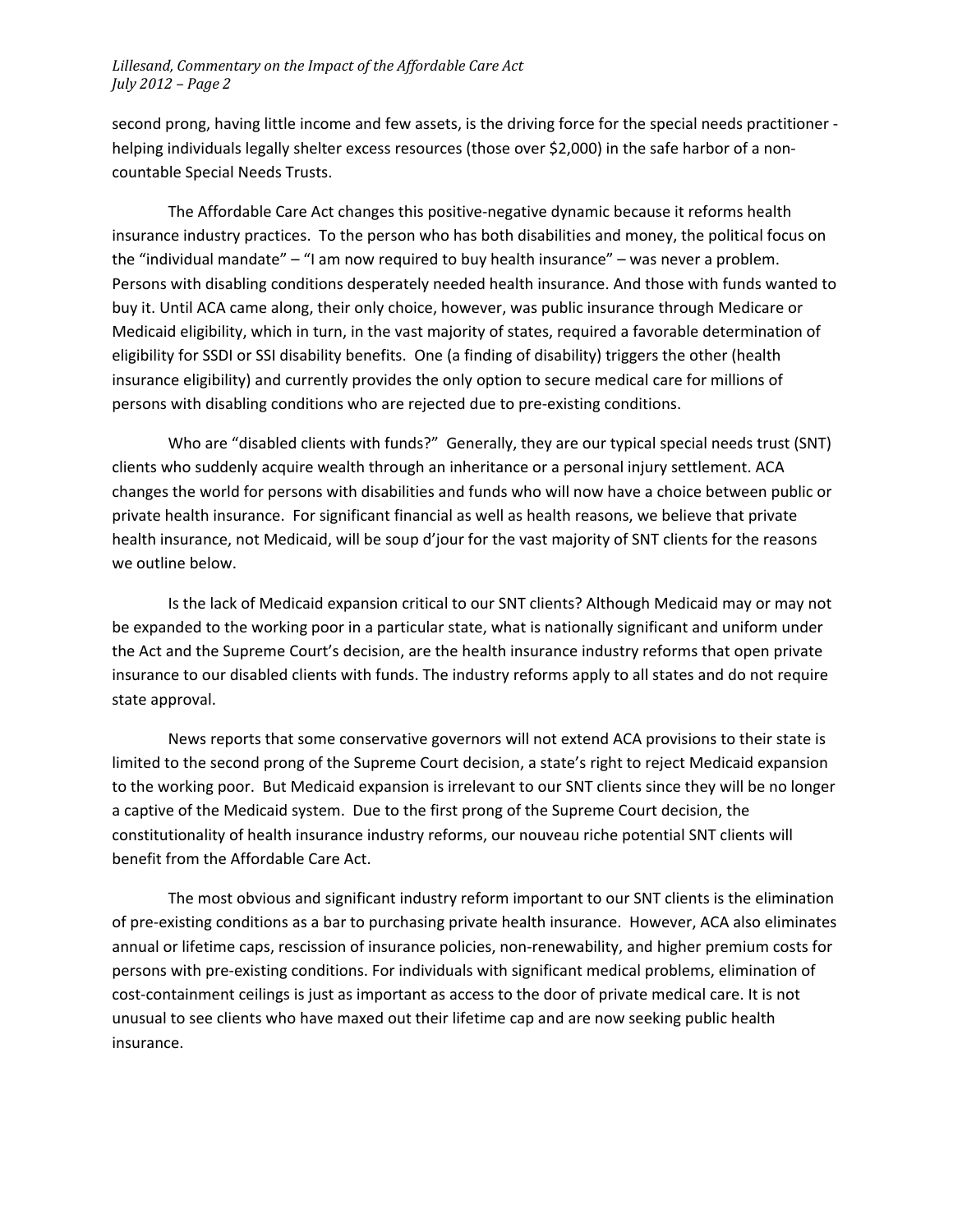Why would clients opt to pay for private health insurance rather than "free" Medicaid? The two major reasons are first, securing health insurance without a payback on death and second, access to significantly better medical care.

Any SNT drafting attorney can easily come up with all the other reasons. They are the "points of resistance" heard daily in initial SNT client conferences as to why the client does not want a special needs trust. You can make your own list.

Stated positively, additional reasons to opt out of the SNT‐SSI‐Medicaid route and purchase private health insurance directly include the ability to have both full medical insurance and the dignity of having direct control of one's own resources (no trustee required as with SNTs) as well as eliminating a long list of things that have no intrinsic value – by that I mean having to use a means (SNTs) to an end (access to medical care). Purchasing private insurance eliminates hiring and paying an attorney to draft a special needs; lifetime payment of bank and trustee fees which can be as much as \$15,000 per year even in "small" (under \$1 million) trust cases; restricted access to one's personal funds without having a trustee jump through the hoops of the five trust distribution rules; removing the limitation on sharing the newfound wealth with spouses, children and others without the limitations of the SSI/Medicaid "sole benefit rule;" and the elimination of court fees or hearings to establish a special needs trust as now sometimes required.

On the financial side, the most significant benefit of using private health insurance over public health insurance will be the avoidance of the Medicaid payback. I will not have Medicaid payback when I die because I am not using Medicaid. I have private health insurance. For persons with disabilities, who may need significant medical care, using Medicaid can build up a very large lien very quickly. Since by law private health insurance premiums for "sick" privately insured clients will be identical to those of us in good health, it's pretty much a no‐brainer to opt for private health insurance – get better care for only the small cost of the premium, not the cost of full reimbursement for the payments made to all medical providers during one's life.

There is another reason that clients will opt for private health insurance. It's the same reason that none of us work to arrange our finances to put our children or ourselves on Medicaid: in many states, it's simply terrible coverage and getting worse. For example, in Florida only 8 percent of physicians take Medicaid. There are long waiting lists of three to six months to see a primary care physician. Referral to a specialist is often nearly impossible or may involve a 150 mile roundtrip to find the closest physician specialist who is among the 8 percent who take Medicaid. For example, counties with twenty or more conveniently located private pediatric neurologists sometimes have none who accept Medicaid. Furthermore, a client who is ill or injured needs a better insurance plan than the rest of us who may only see a doctor every five years for a checkup. Medicaid is not that plan. The client needs the best hospitals and best physicians in town. Therefore, a disabled client who just settled a personal injury case for a substantial amount has to look at good private insurance as the first option, not the politically maligned and consistently attacked poor man's insurance, Medicaid.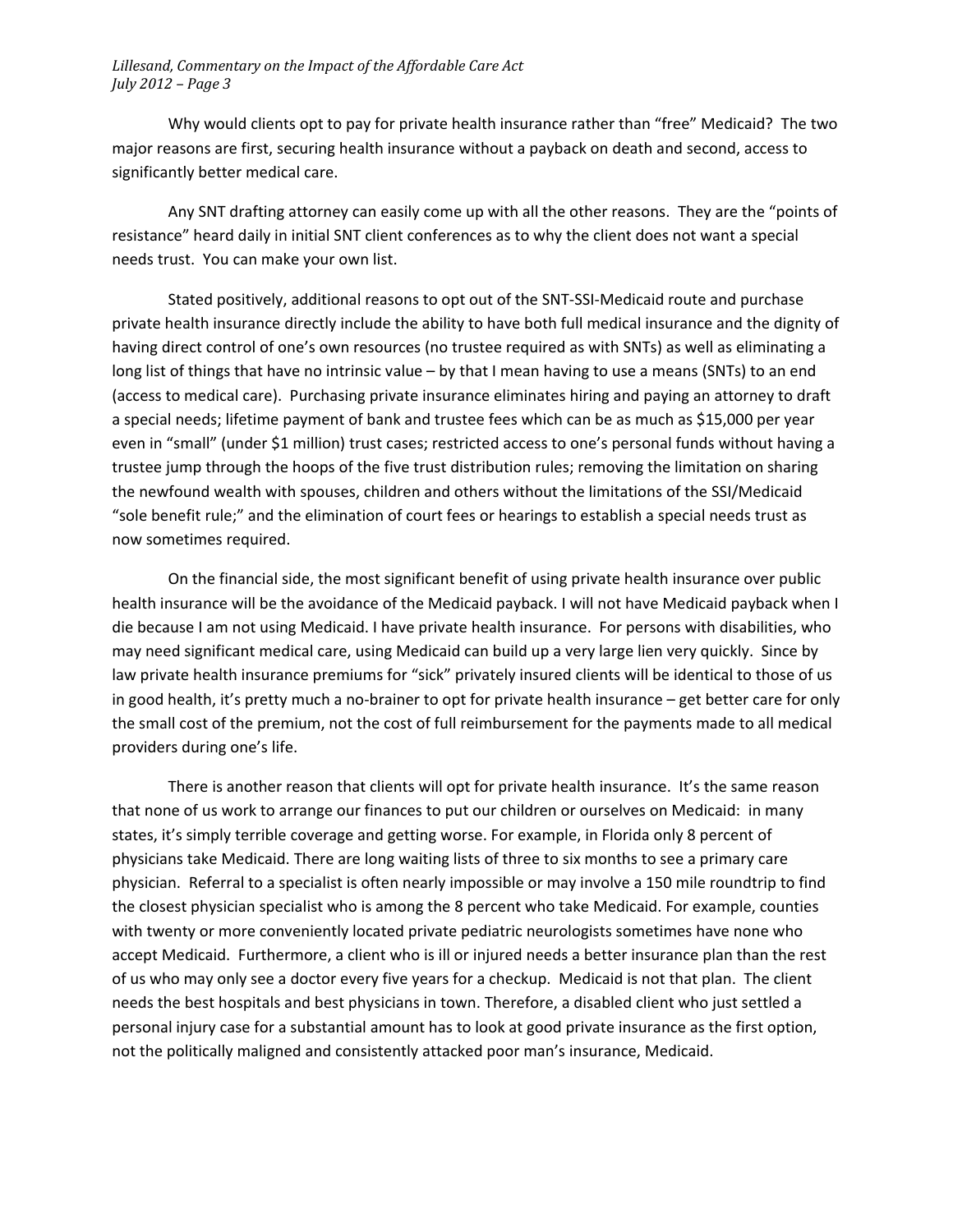In making that choice between private health insurance and public Medicaid via a special needs trust with a Medicaid payback for the typical potential SNT client, the result is pre‐ordained.

How do we know that? In Florida and twenty other states, ObamaCare is already in place for persons with pre‐existing conditions who have been excluded from the private health insurance market. At this point a limited number of them are eligible for the federal Pre‐existing Condition Insurance Program (PCIP) described at www.pcip.gov. Almost every single month, however, our office has "lost" a new SNT case to the PCIP program (purchasing great private health insurance) when we presented the pluses and minuses of both to the client. Fully informed client choice will almost always end up with an unopened SNT file.

Will there still be some clients who will opt for special needs trusts? Yes, but to a very limited degree. As we noted from the onset, the subset of those continuing to need SNTs includes clients who need long term nursing home care or its alternatives and who want to shift the cost to Medicaid. In addition, those clients with small settlements or inheritances whose newfound wealth is insufficient to pay private health premiums and co‐pays will opt for SNTs without regard to the Medicaid payback. They have no choice.

Is there any good news for your practice? Yes. In January, 2014, old SNT clients may become clients again. At that point former clients who are now SNT beneficiaries become eligible to purchase private health insurance. Just because one is eligible for Medicaid does not mean one has to continue on public insurance or that it is desirable to do so. What will be the options for clients who already have SNTs?

First, one option may be to terminate the SNT, pay off the existing Medicaid lien, purchase private health insurance, and avoid the additional larger lien at death. With a highly competent client who can manage funds without the advice of a trustee, terminating the trust and eliminating \$15,000 per year in trustee fees is an attractive option. In terminating the SNT, the SSI client must also be willing to give up the monthly check, which amounts to a net of approximately \$450 per month (after the In‐ kind Support and Maintenance deduction from the full SSI benefit). The loss of \$450 per month must be measured against the elimination of trust management fees and related tax preparation costs, as well as the "soft" advantages of not having a special needs trust noted above (dignity, access, sharing, etc.). Obviously, one would not pay off the Medicaid lien and close the trust if the lien is larger than the trust estate, or if the trust had insufficient resources to pay health insurance premiums and co-pays.

A second option for some clients will be to continue the trust in place for the purpose of financial management, but have the trustee purchase better private health insurance. This will have the dual benefit of securing better health care and not increasing the Medicaid lien payback at death. There is no requirement to pay off the Medicaid lien if the person goes off benefits. Only death triggers the obligation to pay the Medicaid death lien. The option of giving up SSI and Medicaid but not terminating the trust will also have the advantage of making trust administration easier since the limitations on distributions would be removed if the client opted to also give up SSI eligibility. Trustees could make direct payment of funds to the beneficiary, for example.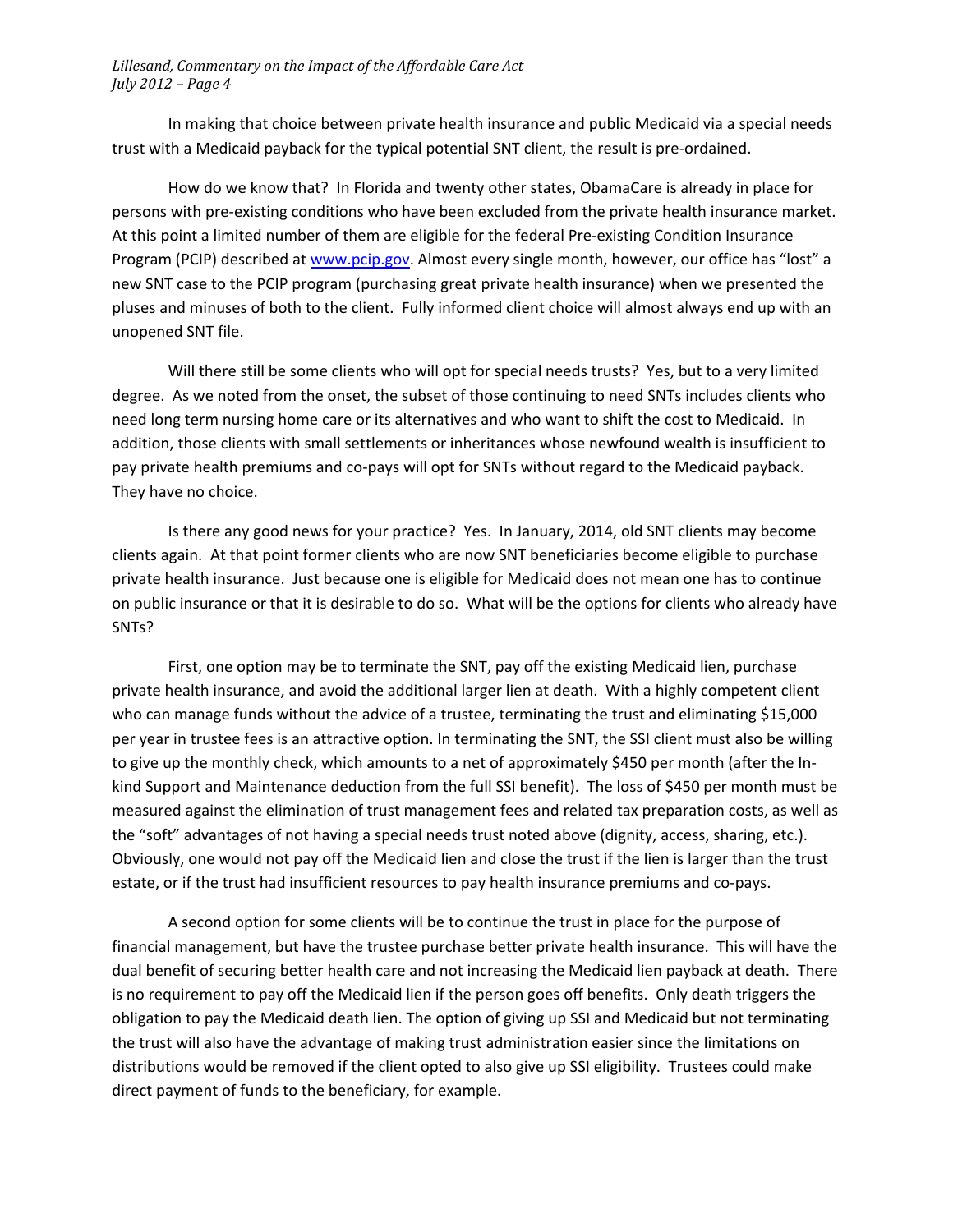A third option may be to continue the trust, purchase private health insurance, and maintain SSI and Medicaid eligibility. In other words, the client would continue to be eligible for SSI and Medicaid, but would add private health insurance to the mix. Private health insurance is primary. This will reduce the lien, but leave in place the monthly SSI income, and the backup of Medicaid eligibility for those things that private insurance may not cover. In this scenario, unlike the one above, the trustee will still have to follow the five rules for trust distributions to maintain SSI eligibility. Many young adult clients are already in this situation. They have a SNT and SSI and Medicaid eligibility, but are also covered under their parents' health insurance. Under ACA, other clients without parental coverage, will also be able to have both public and private insurance – and SSI. This third option will be more attractive when the trustee is serving pro bono.

Is there a future need for special needs attorneys at the point of the client's receipt of an inheritance or a personal injury settlement to replace the d4A or d4C trust? Yes. Expertise in money management through trusts in general will become important. Often PI attorneys are as worried about the client's ability to manage funds as they are about maintaining access to health care. For example, a young man with borderline IQ who lost a leg playing football will not have significant future medical needs. He may even be employable as a single amputee. But handing him \$500,000 in a single lump payment clearly has drawbacks. Special needs trust attorneys have acquired expertise over the years that could be useful in post-settlement life planning as well as estate planning for the newly wealthy. These attorneys understand the pros and cons and limitations, particularly in the era of J. G. Wentworth re-purchase of structured settlement annuities. Special needs attorneys also have experience negotiating with banks on fees and the terms of trust administration agreements, and know which banks and trust companies are compatible with or a good fit for our clients and their individual lifestyles and needs. We also know how to insert Trust Protectors and co-trusteeship in trust situations so that there is a braking force on excessive depletion of trust assets. Special needs trust experience can still be a "value‐added" benefit to the client, his family and the personal injury attorney, even after the issue of securing health care has been removed, and a normal SNT is not used. Whether personal injury attorneys will call upon special needs trust attorneys will depend in large part on whether SNT attorneys pivot away from a Medicaid‐eligibility centered approach, and market instead a litigation solutions financial planning benefit model.

This commentary is not directed at the impact of ACA on personal injury practice, but it cannot be ignored that the size of jury verdicts and settlements, which are the res of our trust estates, will be reduced under ObamaCare. If you have attended pretrial mediations or jury summation in a personal injury cases, you'll note that the "life care plan" prepared by plaintiff's attorney's Certified Rehabilitation Counselors in conjunction with actuaries and financial planners is the basis for the largest verdicts and settlements, particularly in states which have followed the national trend of reducing compensable pain and suffering. Under ACA, the injured plaintiff will be assured of access to health care in the future, at only the cost of the premiums and co-pays. Since "future medical expenses" are the bulk of the injury claim, does ACA not reduce the size of the settlement by 80% or more? The defense response to a personal injury claim will be to offer structured settlements to pay directly the plaintiff's future health insurance premiums and co‐pays. Pain and suffering, lost of consortium, derivative claims and even lost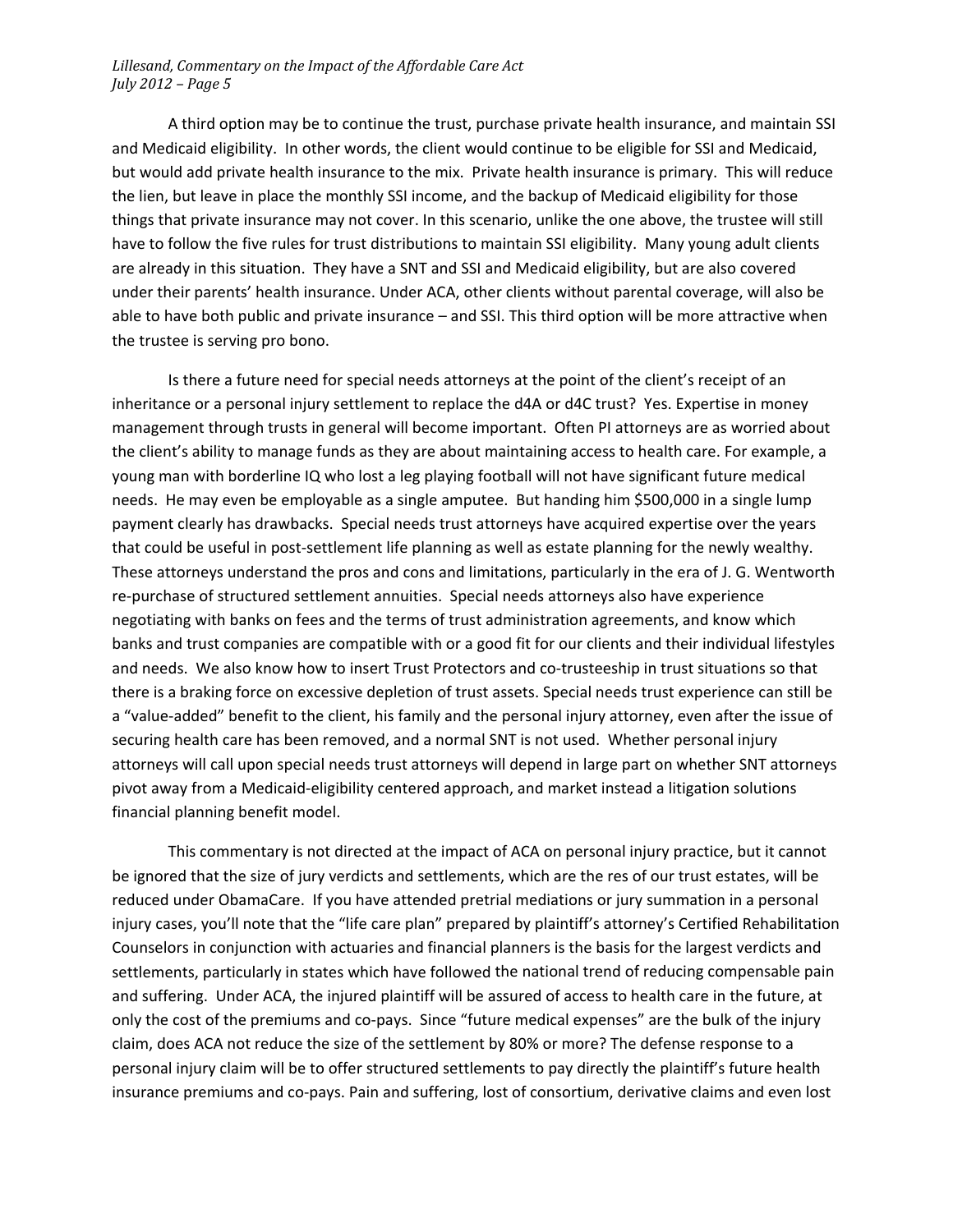future earnings have in the past been the smaller elements of a personal injury or medical malpractice award. Consequently, it will become rare to see \$10 million verdicts and settlements.

Finally, a note about the impact of ACA on the special needs practice for those of us who include SSI and SSDI representation in our practices. The Affordable Care Act will adversely affect (to the claimants' benefit!) our Social Security practice in three ways.

First, and this is obviously anecdotal, our office has run informal surveys of disability claimants, asking them during the initial interview, "If we could strike a deal with the government where they would give you health care, would you agree to drop your claim for a disability check?" About half the respondents said they would. The impetus for applying for disability was to trigger eligibility for medical care through Medicaid or Medicare. Families can often provide food and shelter, even entertainment and other extras, to a member with disabilities. What they can't do is pay for an operation, a \$200,000 hospital stay, or even \$1,800 per month for medicine. Furthermore, some people don't want to apply for disability due to the stigma of being declared "disabled." Recently a parent considered stopping, on the very steps of the courthouse, our SSI claim for her 28 year old developmentally disabled son because our legal brief argued that her son met the federal Listing of Impairments for Mental Retardation. She so opposed the phrase (eliminated by federal law in all agencies except SSA), that she seriously considered stopping the proceedings minutes before they were to begin. But she, like others, was driven to continue the SSI claim due to the need to trigger medical insurance. I am quite certain that had access to medical insurance been assured as it will be on January 1, 2012, she would have avoided the SSI declaration of "disability" due to son's "mental retardation." Under ACA, individuals who can themselves afford private health insurance, or who have family who will buy it for them, will now be able to maintain their personal values and dignity. And not apply for disability.

Second, ACA is going to affect the number of disability appeals even if it were not to reduce the number of claims. As most Social Security practitioners can attest, we often win cases that were denied by SSA at the early stages because we assist clients in getting the right medical treatment at public hospitals and community health clinics. Then armed with that information, we can demonstrate through lab reports, MRIs and other objective evidence, that the claimant meets the Listing of Impairments or is otherwise qualified for benefits. SSA has neither the duty nor the resources to assist disability claimants in finding medical care. It is the lack of medical records that causes SSA at the early stages to deny claims. Obviously, if individuals with medical problems are getting treated, there will be fewer errors in denying claims, and therefore, fewer appeals.

Third, with access to on‐going treatment to eliminate or to control medical problems, some people will be able to continue to work, or if in an acute stage, will get treatment to keep medical situations from becoming chronic. Norway with its 2.8% unemployment rate has been highly successful in maintaining a healthy workforce, and for those injured or ill, returning individuals to work quickly. In the U.S., successful disability claims must meet "the SSA duration requirement" ‐ that the claimant has a disabling medical impairment which, despite treatment, continues for a period of at least 12 months (or would result in death in less than 12 months such as with terminal cancer). Due to better health care ObamaCare will result in fewer claims that meet the duration requirement. A recent client illustrates